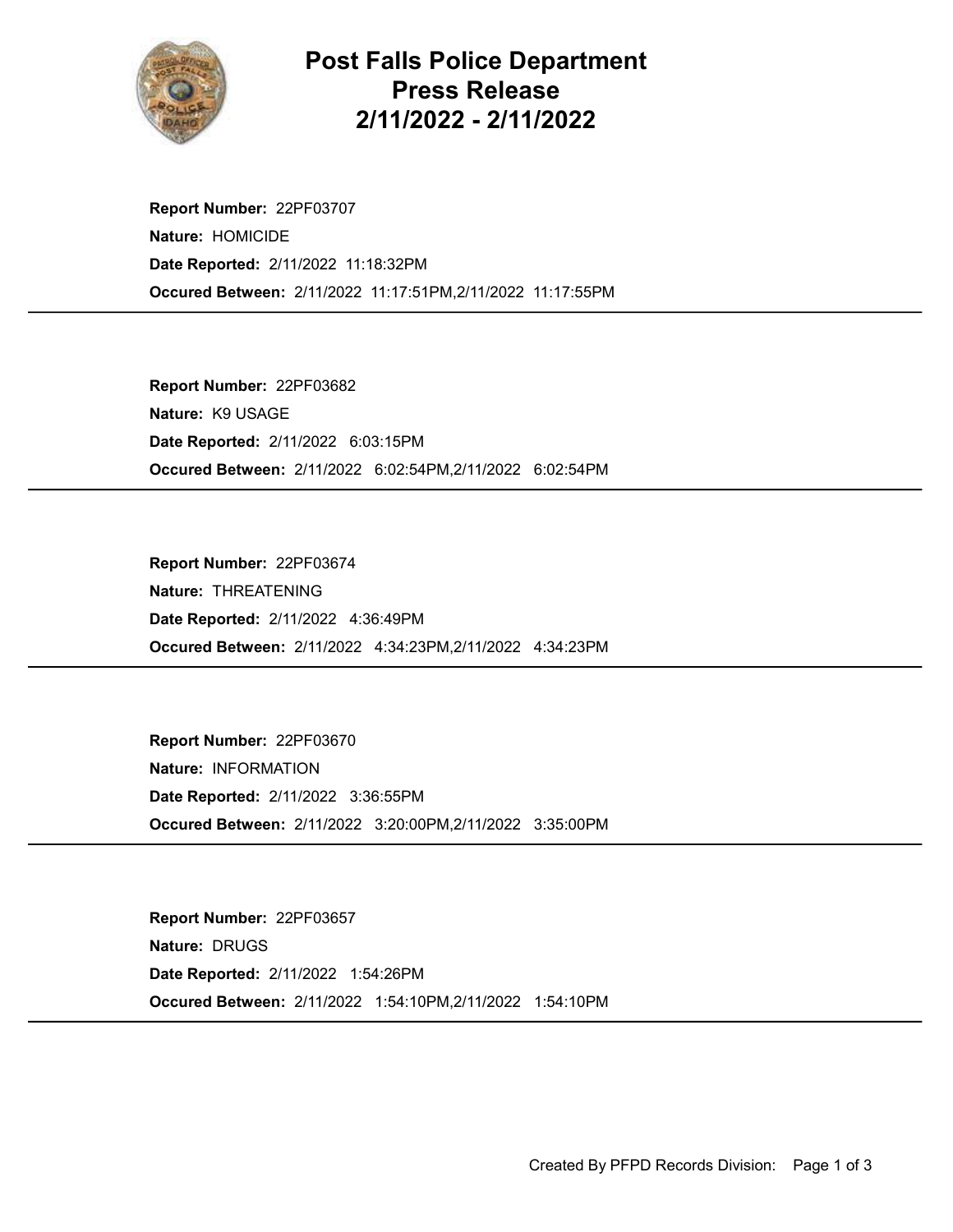Occured Between: 2/11/2022 12:58:38PM,2/11/2022 12:58:38PM Report Number: 22PF03650 Nature: INFORMATION Date Reported: 2/11/2022 1:00:52PM

Occured Between: 2/11/2022 12:59:24PM,2/11/2022 12:59:24PM Report Number: 22PF03649 Nature: THREATENING Date Reported: 2/11/2022 12:59:53PM

Occured Between: 2/11/2022 11:55:38AM,2/11/2022 11:55:38AM Report Number: 22PF03643 Nature: DEAD BODY Date Reported: 2/11/2022 11:56:33AM

Occured Between: 2/11/2022 10:02:53AM,2/11/2022 10:02:53AM Report Number: 22PF03639 Nature: FOUND PROPERTY Date Reported: 2/11/2022 10:03:30AM

Occured Between: 1/1/2022 12:00:00AM,2/11/2022 8:51:55AM Report Number: 22PF03631 Nature: CHILD ABUSE Date Reported: 2/11/2022 8:52:57AM

Occured Between: 2/11/2022 8:18:32AM,2/11/2022 8:18:32AM Report Number: 22PF03627 Nature: PORNOGRAPHY Date Reported: 2/11/2022 8:18:32AM